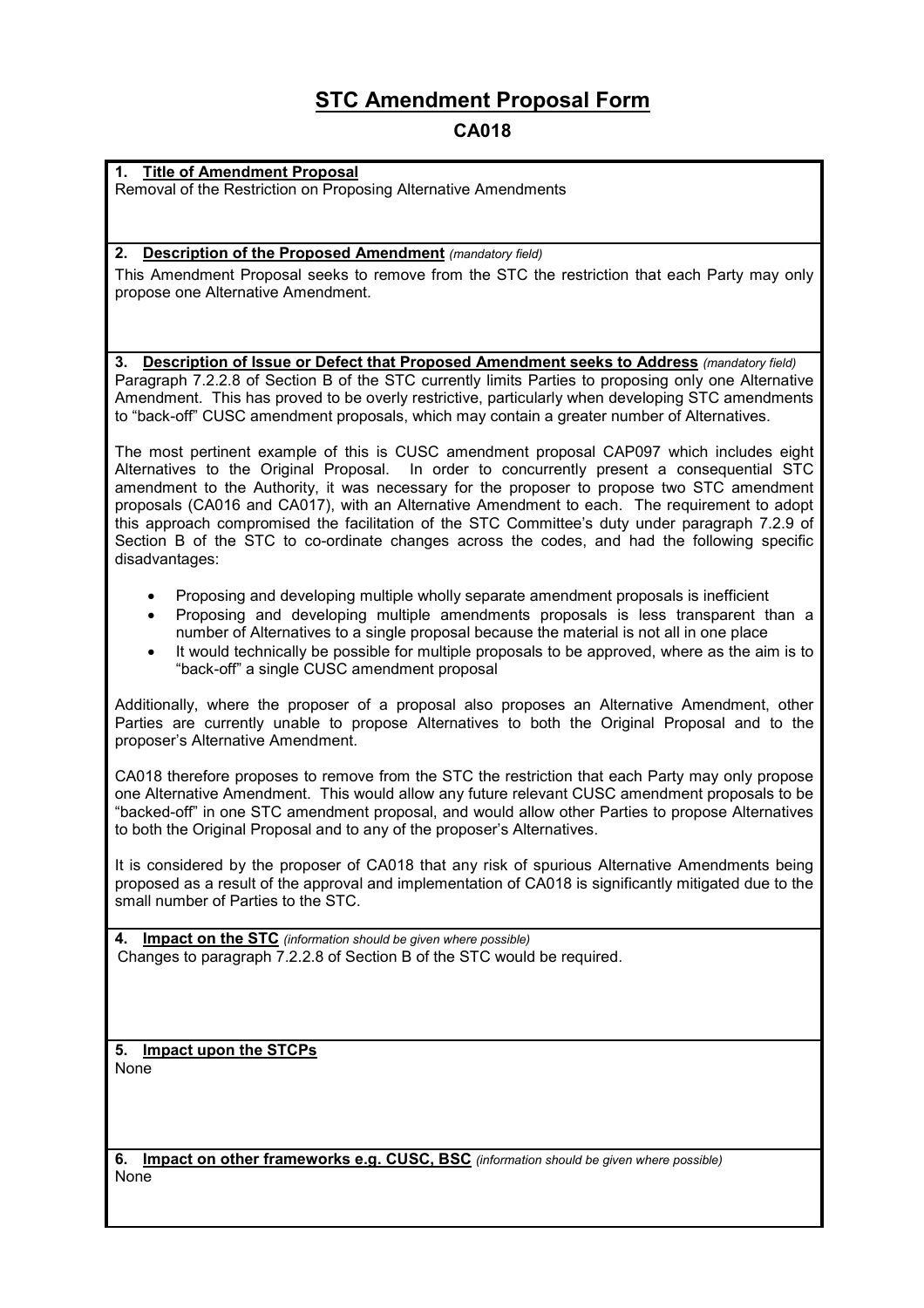**7. Impact on Core Industry Documentation** *(information should be given where possible)* None

**8. Impact on Computer Systems and Processes used by STC Parties** *(information should be given where possible)*

None

**9. Details of any Related Modifications to Other Industry Codes** *(where known*) None

#### **10. Justification for Proposed Amendment with Reference to Applicable STC Objectives** *(mandatory field)*

CA018 would better facilitate achievement of applicable STC objective (e). Allowing Parties to propose multiple Alternative Amendments would promote good industry practice, in that it would replicate the widely understood CUSC arrangements and better facilitate change co-ordination across the codes, and would promote efficiency in the administration of the STC, in that it would in many cases remove the need for multiple amendments to be proposed and developed.

| <b>Details of Proposer</b><br>Organisation's Name                                                                                                                        | <b>National Grid Electricity Transmission plc</b>                                                                    |
|--------------------------------------------------------------------------------------------------------------------------------------------------------------------------|----------------------------------------------------------------------------------------------------------------------|
| <b>Capacity in which the Amendment is</b><br>being proposed<br>(i.e. STC Party or other Party as<br>designated by the Authority pursuant to<br>STC section B7.2.2.1 (b)) | <b>STC Party</b>                                                                                                     |
| <b>Details of Proposer's Representative</b><br>Name<br>Organisation<br><b>Telephone Number</b><br>Email Address                                                          | <b>Andrew Truswell</b><br>National Grid Electricity Transmission plc<br>01926 656388<br>andrew.truswell@uk.ngrid.com |
| <b>Details of Representative's Alternate</b><br>Name<br>Organisation<br><b>Telephone Number</b><br>Email Address                                                         | <b>Ben Graff</b><br>National Grid Electricity Transmission plc<br>01926 656312<br>ben.graff@uk.grid.com              |
| <b>Attachments (Yes/No): Yes</b><br>If yes, title and number of pages of each attachment: Proposed Legal Text, 1 Page                                                    |                                                                                                                      |

### **Notes:**

- 1. Those wishing to propose an Amendment to the STC should do so by filling in this "Amendment Proposal Form" that is based on the provisions contained in Section 7.2 of the STC.
- 2. The Committee Secretary will check that the form has been completed, in accordance with the requirements of the STC, prior to submitting it to the Committee. If the Committee Secretary accepts the Amendment Proposal form as complete, then she/he will write back to the Proposer informing them of the reference number for the Amendment Proposal and the date on which the Committee will consider the Proposal. If, in the opinion of the Committee Secretary, the form fails to provide the information required in the STC, then he/she may reject the Proposal. The Committee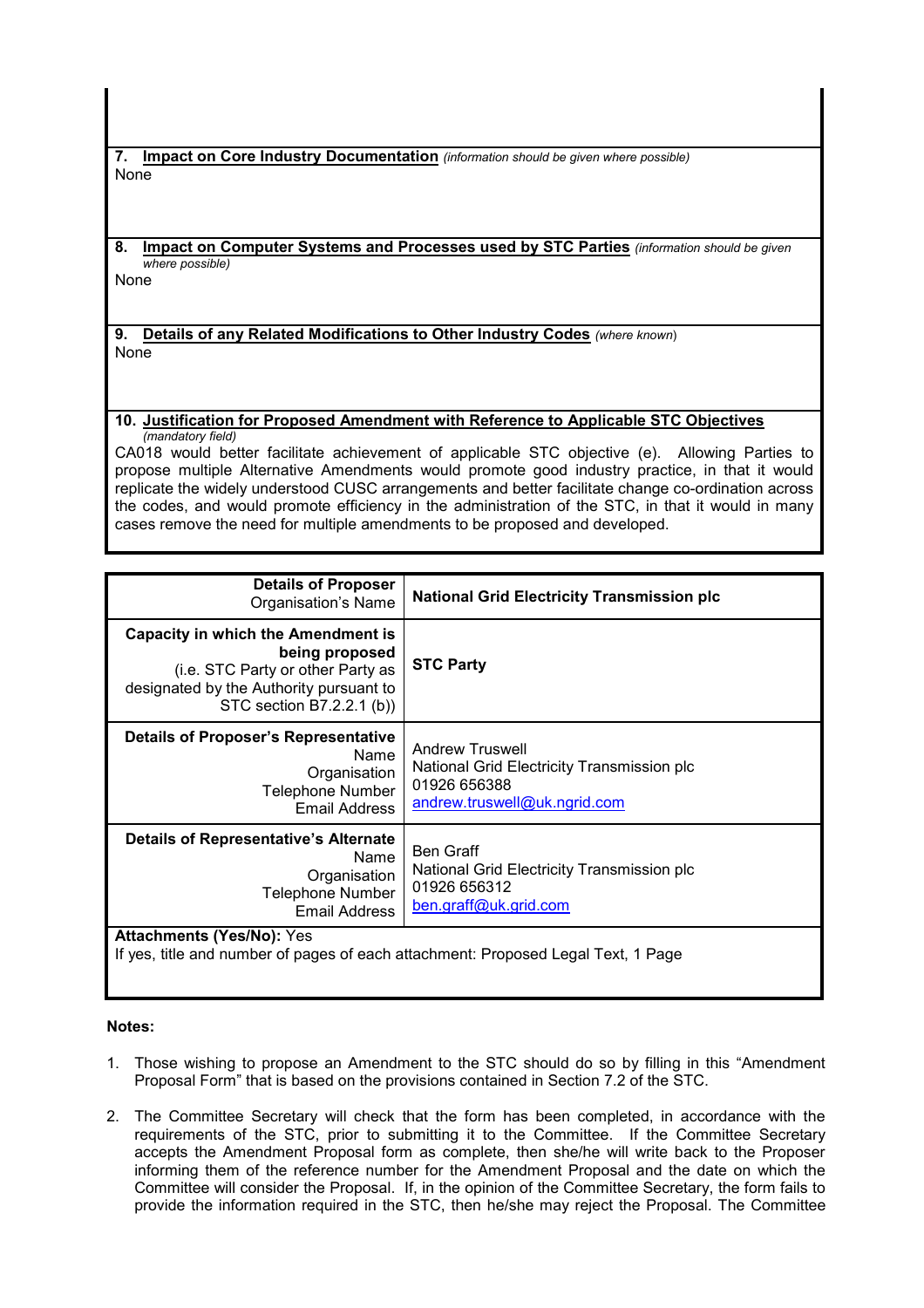Secretary will inform the Proposer of the rejection and report the matter to the Committee at their next meeting. The Committee can reverse the Committee Secretary's decision and if this happens the Committee Secretary will inform the Proposer.

The completed form should be returned to:

Shafiq Ullah STC Committee Secretary Commercial Frameworks National Grid Electricity Transmission plc NGT House Warwick Technology Park Gallows Hill Warwick, CV34 6DA

Or via e-mail to: STCTeam@uk.ngrid.com